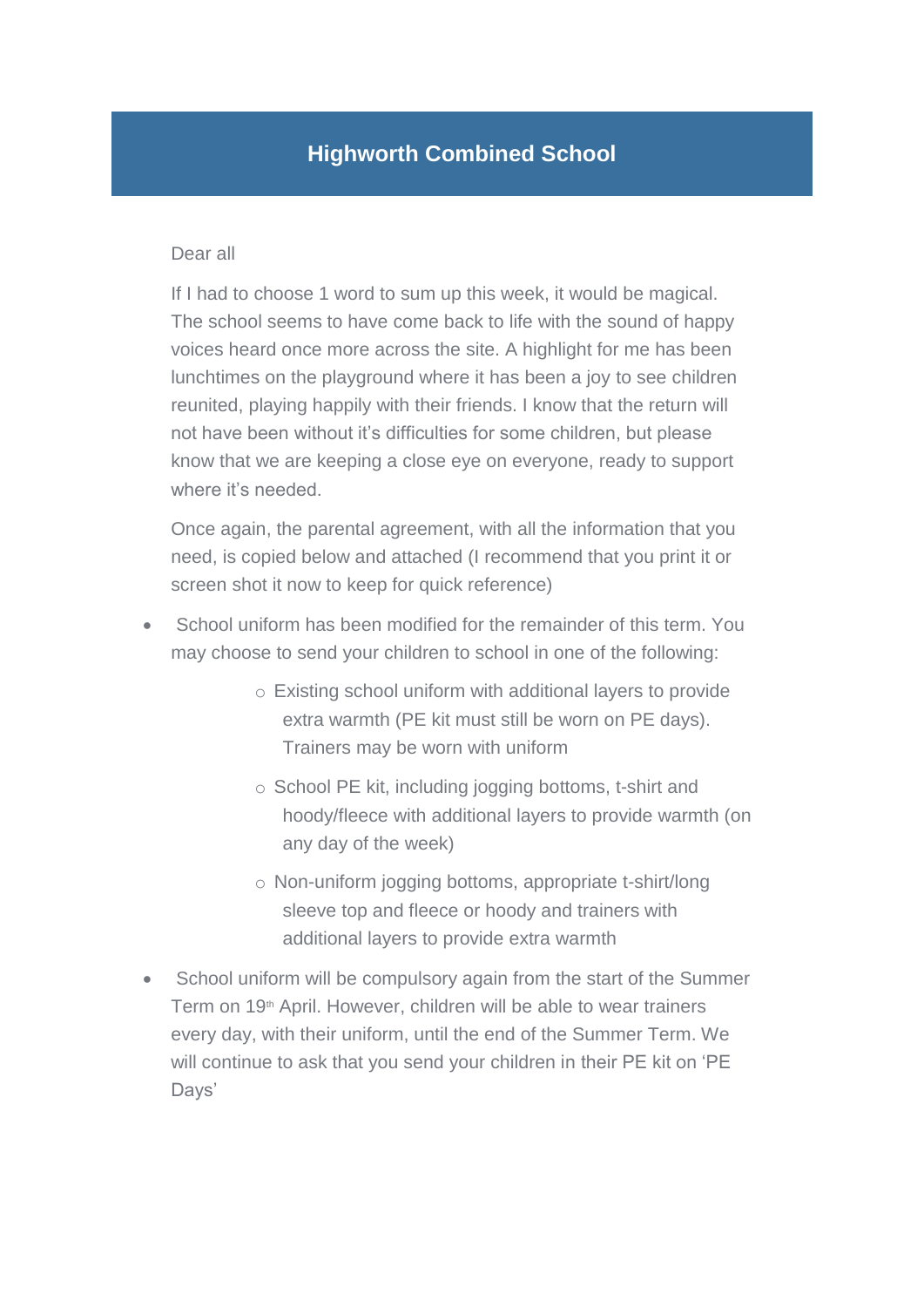- School hot lunches are available, but must be ordered in advance. Place orders now for week commencing 22<sup>nd</sup> March. If you missed the deadline this week, you must send a packed lunch with your child
- Please do not arrive on the school site before the start time for your child, but within 10 minutes after this time. This will avoid you having to form queues. Likewise at the end of the day

Please see a letter from Test and Trace about regular rapid Covid 19 testing for families of primary school children. You can now order test kits for use by adults in your home; all details are in the letter. A copy of this letter can be found on our school website in **Letters to Parents** under the heading **Arrangements During the Pandemic**

Buckinghamshire Council would very much like to appoint a second Crossing Patroller to support Mr Ryan with keeping children safe when they cross Totteridge Lane. If you know anyone who might be interested in this position (which could be filled by 2 or more people 'job sharing') please use these contact details:

Georgina Longley

School Crossing Patrol Supervisor

01494 586639/07734 481586

### [Georgina.Longley@buckinghamshire.gov.uk](mailto:Georgina.Longley@buckinghamshire.gov.uk)

You will already have received our message to let you know that next Friday we are celebrating and raising money for Comic Relief. For a small donation, children may come to school dressed as Super Heroes if they wish to.

The virtual book fair organised for us by our local Osborne Book representative is still live if you wish to purchase one of their fabulous books. (see details at the bottom of this Newsletter).

I know that your children are looking forward to the weekend and a well-earned rest after all their efforts this week, and so are we!

Clare Pankhania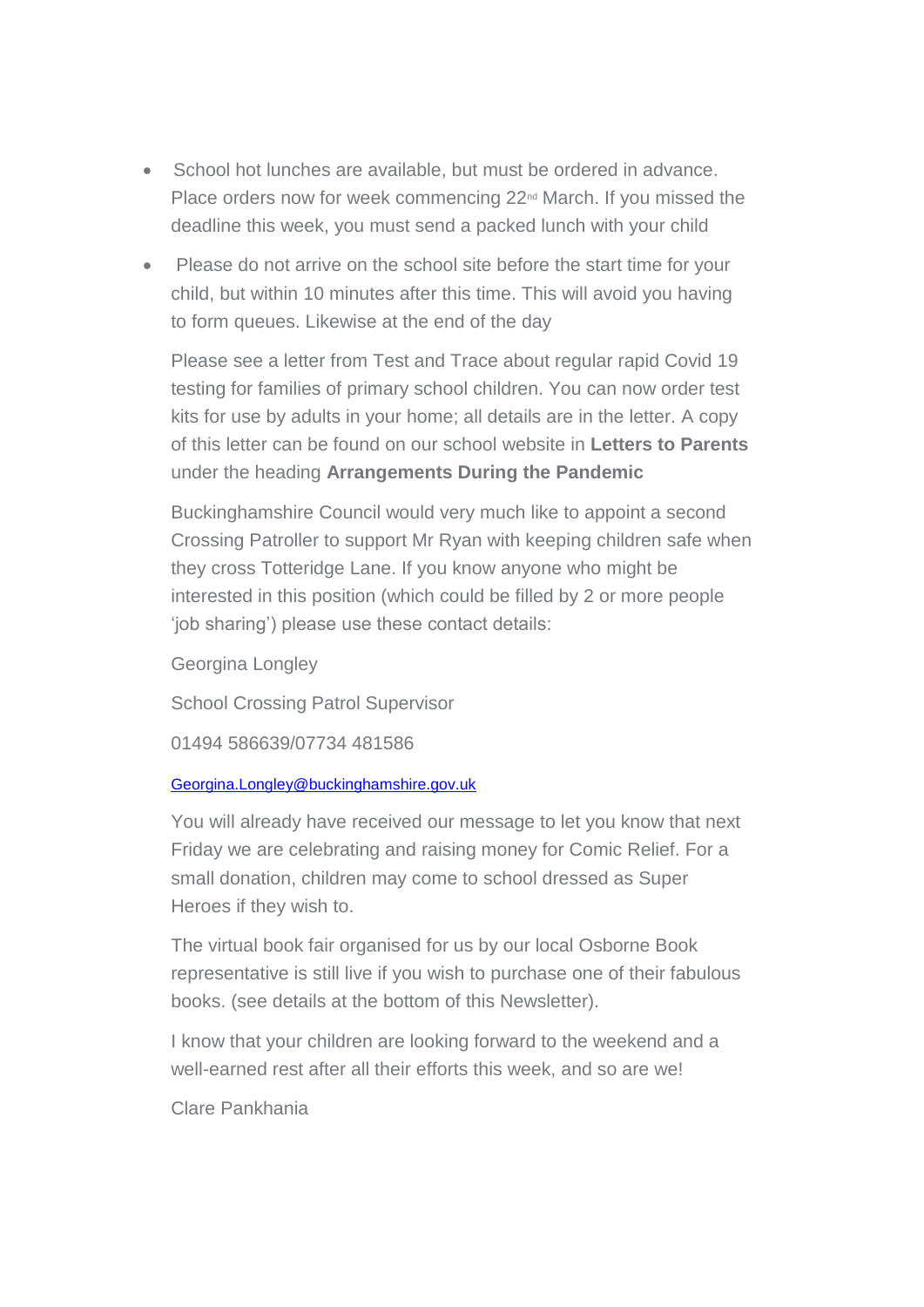# **Parental agreement for safe return to school of all pupils on 8th March 2021**

This document has 2 sides. You must read, understand and agree every point before sending your child to school

The safe opening of school is dependent upon avoiding all contact with anyone who is, or could be, infected with coronavirus. The safety of our whole community is dependent on all of us following these rules. They must be followed:

 $\cdot$  I will never enter any part of the school site if my child or anyone in my household has any of the symptoms of Covid 19

### Symptoms of Coronavirus

- high temperature this means you feel hot to touch on your chest or back (you do not need to measure your temperature)
- new, continuous cough this means coughing a lot for more than an hour, or 3 or more coughing episodes in 24 hours (if you usually have a cough, it may be worse than usual)
- loss or change to your sense of smell or taste this means you've noticed you cannot smell or taste anything, or things smell or taste different to normal
- My whole household will self-isolate for 14 days if anyone in the household has any of these symptoms, no matter how mild or whatever I think might be the cause
- I will follow the 'Stay At Home...' guidance found here: [https://www.gov.uk/government/publications/covid-19-stay-at](https://www.gov.uk/government/publications/covid-19-stay-at-home-guidance)[home-guidance](https://www.gov.uk/government/publications/covid-19-stay-at-home-guidance)
- I will immediately inform Highworth School if my household needs to self-isolate
- I will ensure that my child and the members of my household are tested for Coronavirus if necessary. I can use this link to book a test: [https://www.nhs.uk/conditions/coronavirus-covid-](https://www.nhs.uk/conditions/coronavirus-covid-19/)[19/](https://www.nhs.uk/conditions/coronavirus-covid-19/)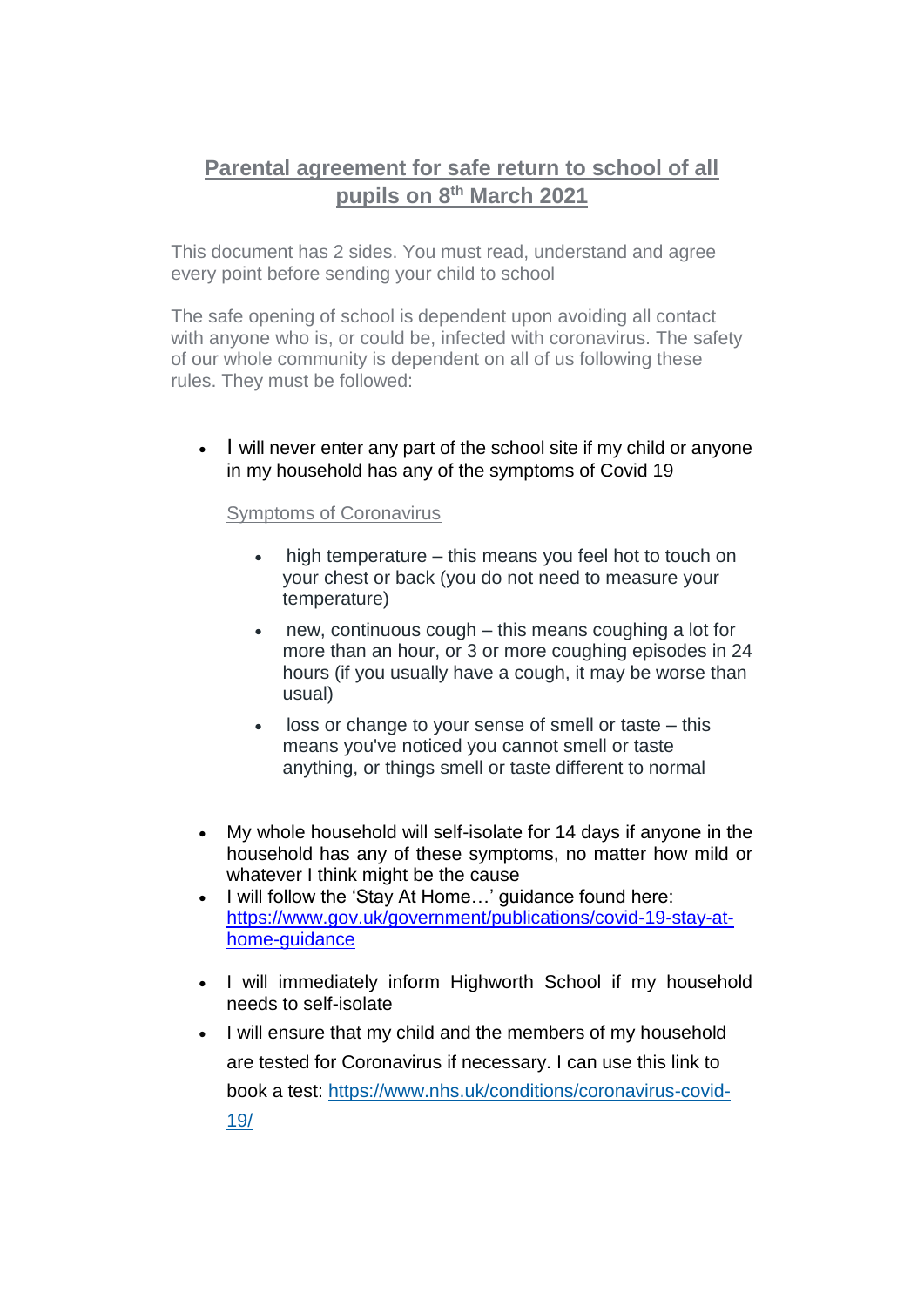- I will immediately inform the school if my child has received a positive test result for Coronavirus
- I will contact the school before sending my child back if my child or anyone in my household has been ill with Covid 19

In addition, I know that in sending my child to school I am agreeing that everyone in my household will follow every one of these steps. I know that this is essential to ensure the safety of my child, Highworth staff and our community.

- I know that if my child is unable to follow the rules to keep everyone safe, even if supported by staff to do so, I will have to collect them from school
- I know that I should seek medical advice before sending my child to school if they are classed as being clinically extremely vulnerable
- I know that if my child is unable to attend school, I need to email [reception@highworthcombined.co.uk,](mailto:reception@highworthcombined.co.uk) giving the following information: child's name and class; likely length of absence; Reason for absence. Please specify whether this is due to:
	- o Illness and that this is unrelated to Covid 19
	- o Self-isolation due to symptoms of Covid 19, or contact with a positive case
- I know that whilst school staff will encourage social distancing where they can, my child will come in to close contact with other children and adults within their year group bubble
- I will ensure that my child arrives at school within 10 minutes of the start time allocated for their class:
	- o Group A: Years R, 1, 3 and 6 start at 8.35am
	- o Group B: Years N, 2, 4, 5 start at 8.45am
	- If possible, I will walk with my child to school
- If possible, I will allow my Year 6 child to walk to school on their own. If this is not possible, I allow my Year 6 child to walk from the school entrance to their classroom on their own
- I will not allow my Year 6 to walk with friends as they will find it hard to socially distance
- I will use the appropriate entrance to come on to the school site:
	- o Year N: use the 'staff only' wooden gate from the car park
	- o Year R: use the large metal double gates from the car park
	- o Years 1, 2, 3 and 4: use the usual pedestrian entrance
	- $\circ$  Year 5 and 6: use the large metal double gates from the car park
	- o All children and parents may use the back entrances to the field, but must remain 2 metres apart from other families at all times
- I will use the same gate to collect my child and arrive promptly at the time allocated for their class:
	- o Group A: Years R, 1, 3 and 6 at 3.10pm
	- o Group B: Years N, 2, 4, 5 start at 3.20pm
- I will take my child to the external door for their classroom and collect them from the same place (the gates to the quadrangle will be open to allow parents to do this).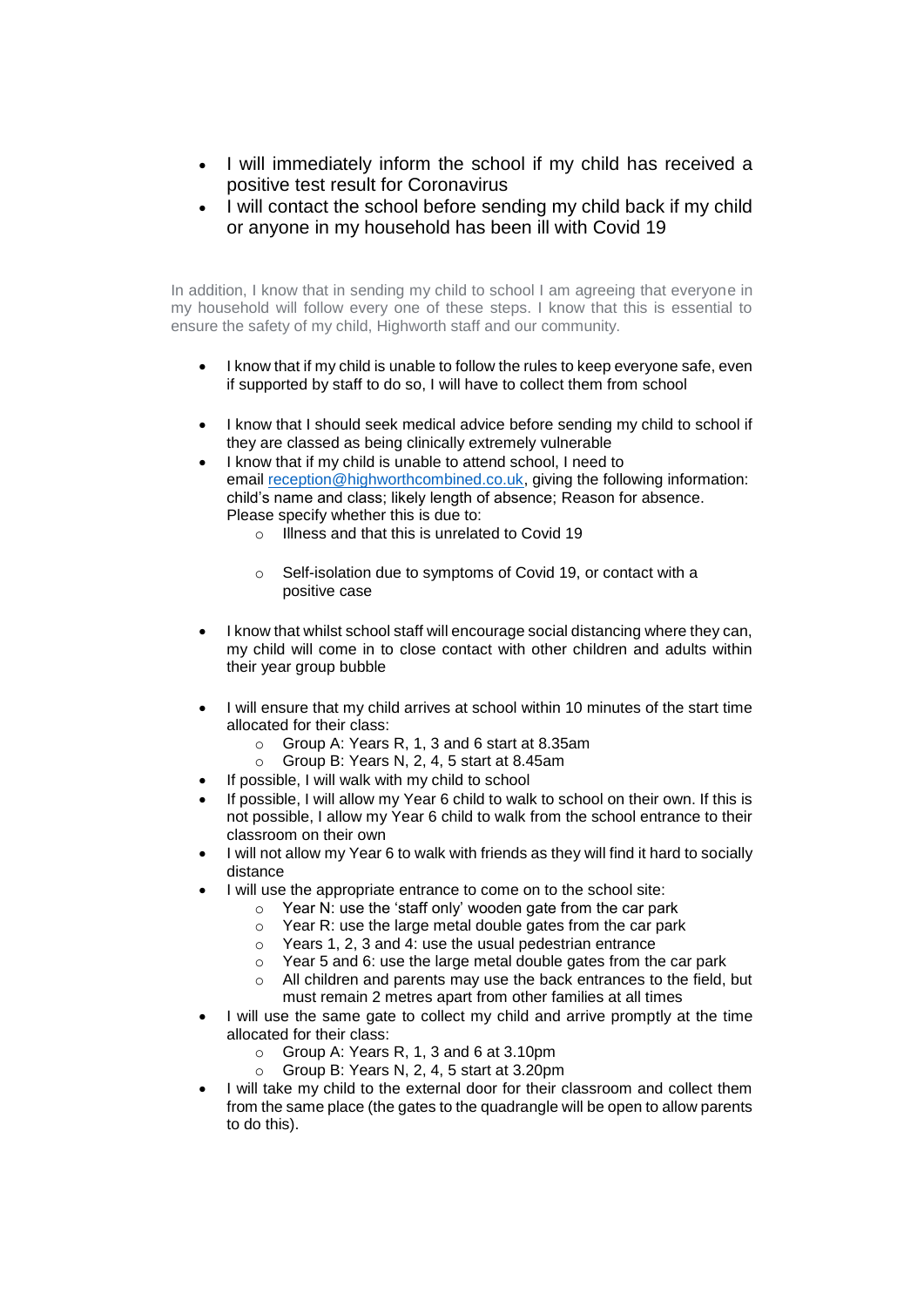- When dropping off and collecting my child, I will stand 2 metres away from the door using the yellow lines in place. I will not go beyond the yellow line
- I understand that my child will need to walk alone, the 2 metres, from me to the adult waiting to receive them and will ensure that if this not possible, that my child returns home with me
- I will only remain upon the school site for enough time to drop off or collect my child and I will ensure that my children and I remain 2 metres away from any other family group for the whole of the time that I am on the site
- I will send my child to school every day with a bottle of water with their name written clearly on it as I know that the school drinking fountains will not be available
- I will send my child to school with their lunchbox if needed
- If my child is in Nursery, I will send them to school with a change of clothes in a named bag
- I will send my child to school in their school uniform, except when they have a PE lesson
- I will send my child to school in their PE kit one day a week, when their class has a PE lesson:
	- o Monday: Year 4 and Year 6; Tuesday: Year 3; Wednesday: Year R and Year 1; Thursday: Year 2; Friday: Year 5
- If my child is having a school packed lunch, I will order it on line before Thursday each week for the following week (for all year groups including Nursery and Reception). I will do this even if my child qualifies for a free school meal.
- I will not send hand sanitiser to school with my child as I know that they will wash their hands many times during the day
- I will ensure that I have given my child any required medication and applied sun protection or lotions before they come to school
- I know that I will not be able to enter the school building unless there is an emergency involving my child or if I have a prearranged meeting. I will use the intercom, the phone or email to communicate instead

### **Book Fair**

I am delighted to tell you that we will be holding a Virtual Book Fair with Usborne Books.

We have chosen Usborne Books, not only because the books are excellent, but also because of their generous free book package. If a total of £600 is spent, we will have £360 in free books for our library! So please use this opportunity to stock up on books, not only for your family bookshelf, but also for birthdays, new babies or other gifts!

To view the Virtual Book Fair [www.youtube.com/channel/UCrc1RU7c1lbWCvKF2Q4Tz7Q](http://www.youtube.com/channel/UCrc1RU7c1lbWCvKF2Q4Tz7Q) 

To join the Virtual Book Fair Facebook Group www.facebook.com/groups/126780505998102